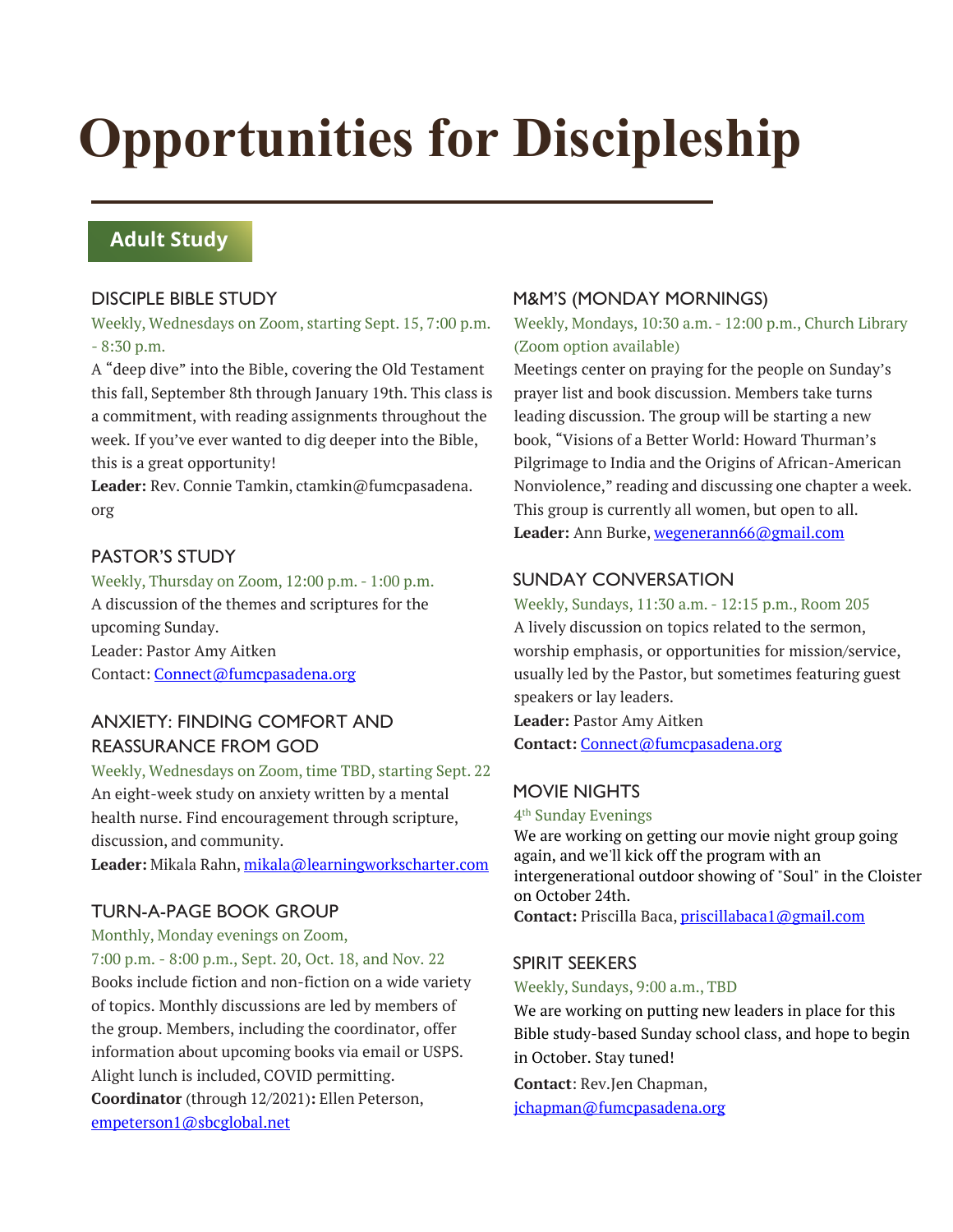## **For Parents/Guardians of Children/Youth**

#### PARENTING FORWARD

Monthly, Sundays, 11:30 a.m. - 12:15 p.m., Room 206 People currently raising children (newborn to teens) are invited to join in a discussion guided by Cindy Wang Brandt's book, "Parenting Forward: How to Raise Childrenwith Justice, Mercy, and Kindness" **Leader:** Rev. Jen Chapman, jchapman@fumcpasadena.org

#### CHILDREN'S PARENT/FAMILY FELLOWSHIP

Monthly, rotating in-person and Zoom

Fellowship gatherings for moms, parents/guardians and families. Visit the Children's Ministry Table for a list of dates and events.

Leader: Rev. Jen Chapman, *jchapman@fumcpasadena.org* 

## **For Women (Including Young Women, Ages 12 +)**

#### UNITED METHODIST WOMEN (UMW)

Monthly, third Mondays (4th Monday in Jan/Feb),1:00 p.m., Church Lounge United Methodist Women is open to all women of the church. Meetings are planned around a topic connectedto mission work and usually feature a speaker, prayer, Bible verses, singing and a dessert. There is a book readingcomponent with books chosen by book club members and everyone is invited to join. Donations and pledges in any amount are given throughout the year by our members to support mission work locally and around the world.

**Leader:** Barbara Gorton, h\_bgorton456@sbcglobal.net

#### UMW EVENING CIRCLE

Monthly, third Fridays, 7:00 p.m., location rotating

Open to women of any age, from teens to adults. Meetings offer an opportunity to grow new and deeper friendships with other women while learning about issues affecting women and children in the world, areas for mission work both local and global, and ways to feed our own spiritual growth. Each gathering includes a short program or guest speaker, refreshments and fellowship.

Leader: Christy Bootjer, **gurmco** inc@yahoo.com

**\*\*\*Learn more about UMW at the Women's Luncheon Sunday, September, 26th, 11:30 a.m.\*\*\***

## **For Youth**

#### YOUTH GROUP

Weekly, Sunday evenings, 5:30 a.m. - 7:30 p.m. Youth, ages 12 through 18 (or entering 7th - 12th grade), gather each Sunday evening for food, fellowship, faith development, and fun! The youth group also engages in service projects, fundraisers, and special events throughoutthe year. We begin on Rally Day, September 12th, with breakfast at IHOP, and a scavenger hunt in the evening. If you are interested in joining, please contact Pastor Jen! **Program Director:** Rev. Jen Chapman, jchapman@fumcpasadena.org

#### **CONFIRMATION**

Weekly, Sundays, 11:15 a.m. - 12:15 p.m.

Youth entering 7th grade or older are encouraged to participate in Confirmation following worship each Sunday. Confirmation is a two-year program guiding youth to investigate their own faith, learn about church history, the Methodist denomination, the Old and New Testaments, and theology. At the end of two years, youth have an opportunity to publicly claim the Christian faith as their own, but there is no pressure to do this! It's all about learning and growing, asking hard questions, and discovering what the Christian faith is all about. Leader: Rev. Jen Chapman, *jchapman@fumcpasadena.org*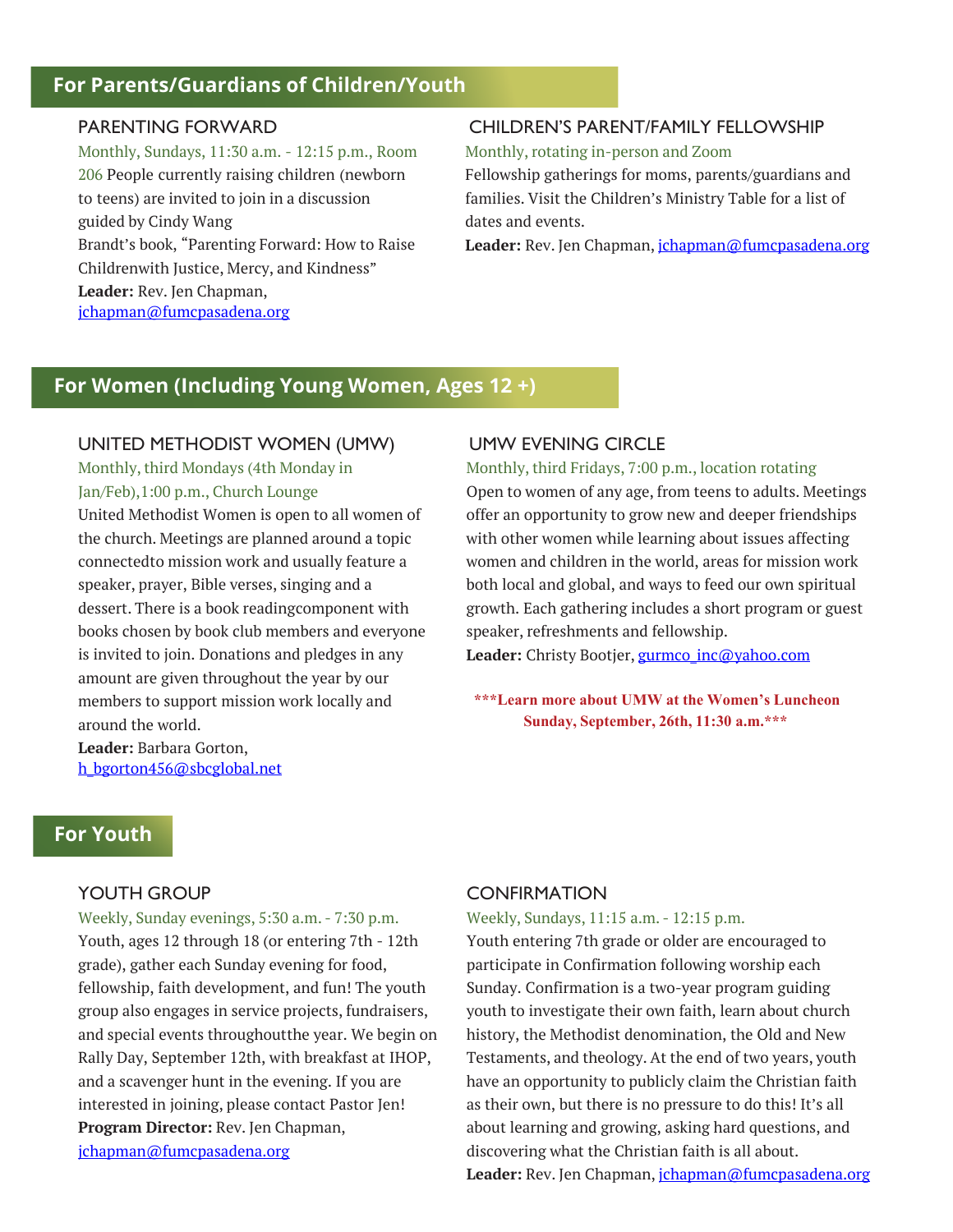## **For Children**

#### CHILDREN'S SUNDAY SCHOOL & MUSIC

Weekly, Sundays, 10:15 a.m. - 12:15 p.m. We have weekly Sunday School classes for children ages 3 through 12 following the children's sermon in Worship, 10:15 a.m. - 11:00 a.m.

Following Sunday School, children ages 4 through 12 will receive a snack and then go to children's music. (3 year olds are taken tothe church nursery and also receive a snack.) **Program Director:** Rev. Jen Chapman,

jchapman@fumcpasadena.org

**Music Leaders:** Alan Wellman (Cherub Choir), Chrissa Hayes (Cantate Choir) and Megan Goldstein (bells)

## **Mission & Service (All Ages)**

#### SOCIAL SERVICES

Donate or volunteer, opportunities weekly, Tuesdays, 10:00 a.m. - 12:00 p.m.

First UMC's food pantry offers food as well as some clothing and toiletries to the community. Current donation needs:

- Underwear colored boxer briefs for men, sizes large, extra large and double extra large, colored women's panties of all sizes (please no white).
- Hoodies As the weather cools down we will need lots of hoodies for both women and men, medium and large for women and lg, xlg, xxlg for men.

Our clients remind us every week that we are extremely important to them. They appreciate the variety of foods we offer as well as the friendships that they develop with us all. Look for volunteer sign-ups and donation needs in the eNews and Bulletin.

**Contact:** Pat Spalding, pattitude1@gmail.com, or Aisha Figilis-Williams, afwilliams@fumcpasadena.org

#### SOMETHING SPECIAL FOR SOCIAL SERVICES

Donate and volunteer, opportunities weekly, Tuesdays, 10:00 a.m. - 12:00 p.m. (Starting in October)

In an effort to build relationships with our neighbors who come to Social Services, we are inviting church members to choose a Tuesday and offer "something special" to our guests. This could be sandwiches, coffee, seasonal treats, homemade cookies, pizza, etc! The key is not just dropping off, but hanging out, passing out the items yourself, and chatting with people as you do. Take time to listen to someone's story, share laughter and smiles—and enjoy some of whatever you bring along with everyone else. Look for a sign-up in the eNews. **Contact:** Aisha Figilis-Williams,

afwilliams@fumcpasadena.org

WANT TO DO SOME SHOPPING FOR SOCIAL SERVICES? SCAN THE QR CODE TO THE RIGHT TO VISIT OUR AMAZONWISH LIST. YOU CAN SELECT ITEMS TO PURCHASE FOR THE SOCIAL SERVICE PANTRY AND THOSE ITEMS WILL BE DELIVERED DIRECTLY TO THE CHURCH!